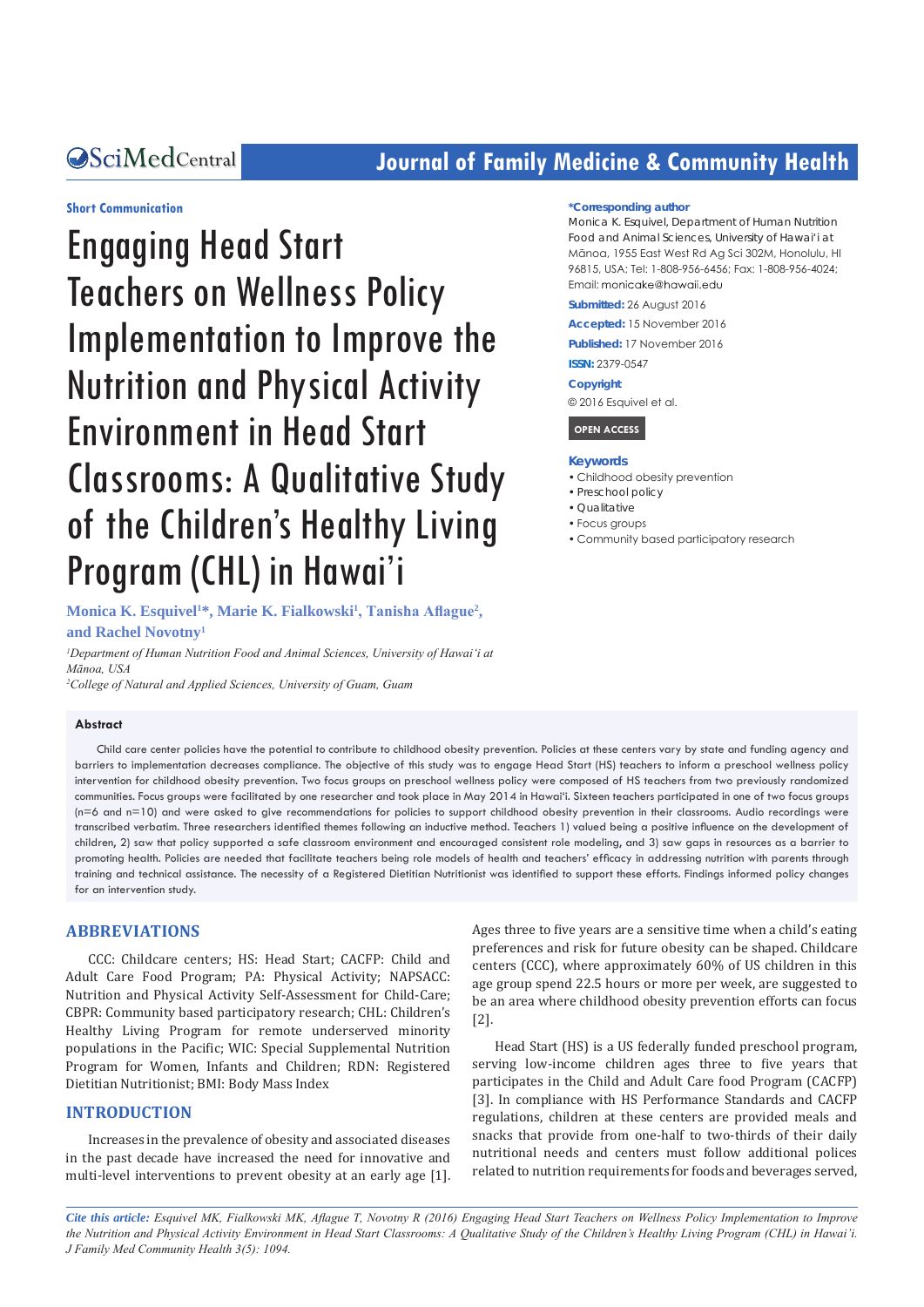the mealtime environment and staff behaviors at meal times [4]. An obesogenic environment is one that creates an energy imbalance that can contribute to obesity through policy, food availability, access to physical activity (PA), social and cultural norms, and knowledge about nutrition and PA [5]. Because many child PA and eating habits are developed during the preschool years, the obesogenic CCC environment can have lifelong implications for obesity risk as children receive the majority of their daily nutritional needs and spend the majority of their waking hours in these environments. Policies in CCCs that support a healthy energy balance, where access to healthy and nutritious foods and PA are promoted and sedentary behaviors are minimized have been found to vary greatly between states and by funding agencies. The Institute of Medicine and other bodies make policy level recommendations for obesity prevention in child care and Head Start settings which include supporting fruit and vegetable availability and intake, setting minimum levels of daily physical activity, limiting the marketing of unhealthy food, limiting screen time and sedentary behavior, promoting adequate sleep and monitoring child growth [6-7]. Policy interventions that include these components have shown positive effects on childhood obesity through improving the nutrition and PA environment at participating centers [8-12]. However, a lack of resources, child dislike for healthy foods, insufficient training and technical assistance for center staff, and staff beliefs are previously cited barriers to implementing policies that can prevent obesity and promote healthy environments in child care centers [13-17]. In particular, HS teachers' and CCC providers' beliefs and attitudes have been found to create barriers to obesity prevention efforts and influence obesity prevention practices in centers [14,16]. Thus, CCC providers and HS teachers have been recognized as potential facilitators for policy and environmental changes focused on childhood obesity prevention, though they may need additional support.

A collaborative approach may help to bridge the gap between CCC policy and classroom practice to improve effectiveness of interventions. Positive, dose-dependent results on child outcomes such as television viewing and fruit and vegetable consumption have resulted from past parentresearcher intervention collaborations [18]. Child care provider participation in intervention planning has been tested in a policy intervention with some success and teacher engagement in the research process has improved teacher efficacy and facilitated teacher empowerment to promote healthy eating behaviors [19- 21]. Interventions following a community based participatory research (CBPR) model, including teacher-researcher research (CBPR) model, including teacher-researcher collaboration, may also empower teachers and, thus, improve compliance with policy interventions, but more evidence is needed.

The purpose of this qualitative study was to engage HS teachers to answer the following research questions: 1) what are HS teachers' recommendations for policy change to improve nutrition and physical activity promotion in the HS classrooms? and 2)what are HS teacher strategies for implementing new and improving compliance with existing policies for promoting nutrition and physical activity in the HS classrooms?

# **MATERIALS AND METHODS**

#### **Participants and recruitment**

HS teachers from two communities that were selected for the Children's Healthy Living in Remote Underserved Minority populations of the Pacific (CHL) randomized controlled trial were the target population for this qualitative study [22]. Approximately 60 HS teachers from 29 classrooms in these two communities in Hawaiʻi were invited to participate in a focus group held at a school within their respective geographic cluster. Teachers were invited to one of the two focus groups in various ways including via email from the researcher and/ or area manager, announcements at their monthly meetings, by telephone contact from the researcher, and/or in-person from the researcher.

HS teachers provided informed consent prior to the focus groups. Snacks and a \$10 gift card were provided to participants. The project was approved by the University of Hawai'I Institute Review Board Human Studies Program.

#### **Procedures**

Focus groups were held in HS preschool classrooms and were moderated by one researcher with only HS teachers present, at times and locations convenient to participating teachers. HS teachers were encouraged to share their thoughts and opinions freely, managers and other superiors were not present at the focus group. Audio recordings were taken of each focus group. Each session was between 60 and 90 minutes long. Questions were aimed at identifying teachers' strategies for policy change to improve nutrition, physical activity and health promotion within HS, as well as their perceived role in promoting nutrition and physical activity in the classroom and among HS children (See Table 1).

# **Data Analysis**

Audio recordings were transcribed verbatim by one researcher. Focus group transcripts were given to three independent researchers with varying experience in focus group analysis (none to expert). Researchers were asked to review both focus group transcripts and identify themes present in both, following an inductive method where preconceived codes were not provided [23]. Some criteria for identifying themes were provided to researchers, including the frequency of statements or comments, specificity of responses, emotion noted from respondents, and extensiveness or the number of times different participants made a similar comment [23]. Researcher's themes were synthesized by one researcher and transcripts were then coded for each theme to identify specific quotations and underlying ideas within each theme.

### **RESULTS AND DISCUSSION**

Of the 60 teachers invited, 16 HS teachers in Hawai'i participated in two focus groups between April and May 2013. Three main themes emerged from the focus groups and are described below.

J Family Med Community Health 3(5): 1094 (2016) **2/6**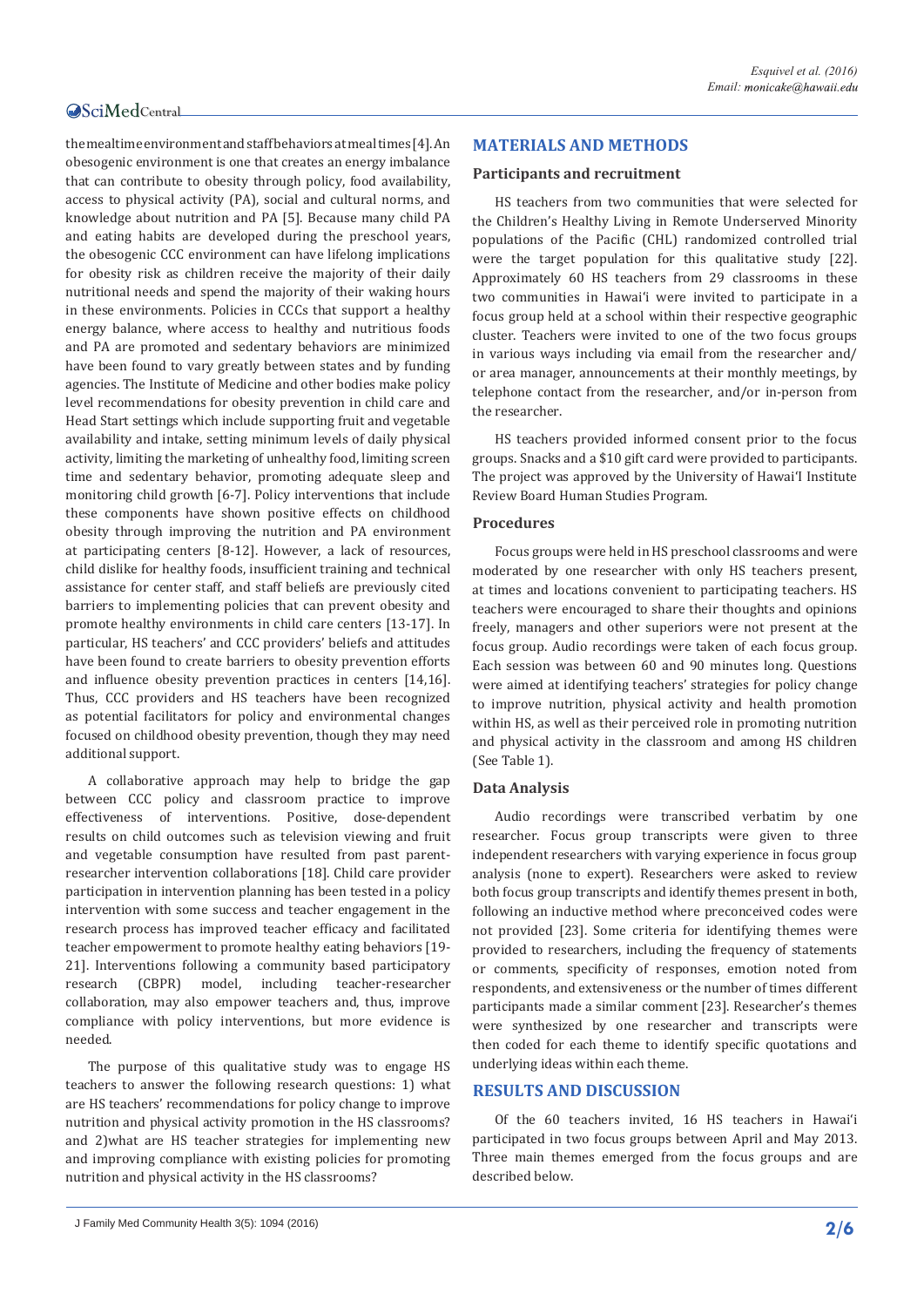# **OSciMedCentral**

# **Theme 1: Teachers value being a positive influence and enjoy witnessing growth and development of children**

Fifteen of the 16 teachers stated that being a positive influence on the growth and development of children was their favorite thing about being a preschool teacher and most enjoyed witnessing how children grew confident and independent over the course of the program year.

Roughly two-thirds of teachers also identified themselves as role models for promoting the growth and development of children. Most teachers voiced pride in their ability to role model healthy eating at meal times by eating and drinking the same foods served to the children as well as by drinking water throughout the day and recognized the value of their participation in physical activity to role model and encourage child participation.

# **Theme 2: Teachers saw policies as guidelines that could support a safe classroom environment and encourage role modeling of consistent messages to children and families in the program**

Teachers shared that particularly helpful policies were ones that supported a safe classroom environment. One specific nutrition policy that many teachers appreciated was the restriction of outside foods in their classrooms. Teachers shared that despite their personal feelings about restricting outside foods in the classroom, they all had to follow the same policy and that it empowered them to restrict unhealthy foods in their classrooms.

With regard to policies on foods and beverages served in the classroom, most teachers recognized that HS policies encourage the expansion of children's food preferences that may positively impact their willingness to try different foods. The teachers recognized that children in their classrooms come from lowincome families with sometimes limited access to foods, thus, the HS policy facilitated children having the experience of trying these foods.

# **Theme 3: Teachers identified gaps in resources and professional support as barriers to strengthening the program's impact on eating and physical activity habits of children and their families**

Most teachers mentioned a lack of resources and professional support as barriers to increasing their impact on healthy eating and physical activity habits of children and their families. While teachers were encouraged by their programs to implement a curriculum for promoting health and gross motor movement development these activities required more support to obtain program funds for purchasing supplies. The use of personal funds was often practiced for nutrition activities and food demonstrations but this limited the frequency of such activities.

A lack of professional support in the form of a dietitian, such as a Registered Dietitian Nutritionist (RDN), was also reported as a barrier in sharing child growth assessments or body mass index (BMI) with parents. In one focus group all teachers shared frustration with having to address childhood overweight and obesity concerns with parents of children with an elevated Body Mass Index (BMI) in the previous program year. Teachers expressed that they were not comfortable with, trained, or skilled in assessing a child's BMI, sharing BMI information with a parent or guardian, or counseling a parent on how to improve their child's BMI. Teachers also identified other ways that an RDN could support the program, including educating parents on healthy eating with trainings and newsletters, and providing teachers with support in planning and delivering classroom nutrition activities.

Literature suggests a collaborative approach to intervention planning can yield improved outcomes [18-21]. The involvement of HS teachers in intervention planning through these focus groups was done for two main reasons 1) to draw upon the specialized experience and expertise that HS teachers hold with regards to classroom policy and practiceand 2)to increase teacher buy-in during intervention.

J Family Med Community Health 3(5): 1094 (2016) **3/6**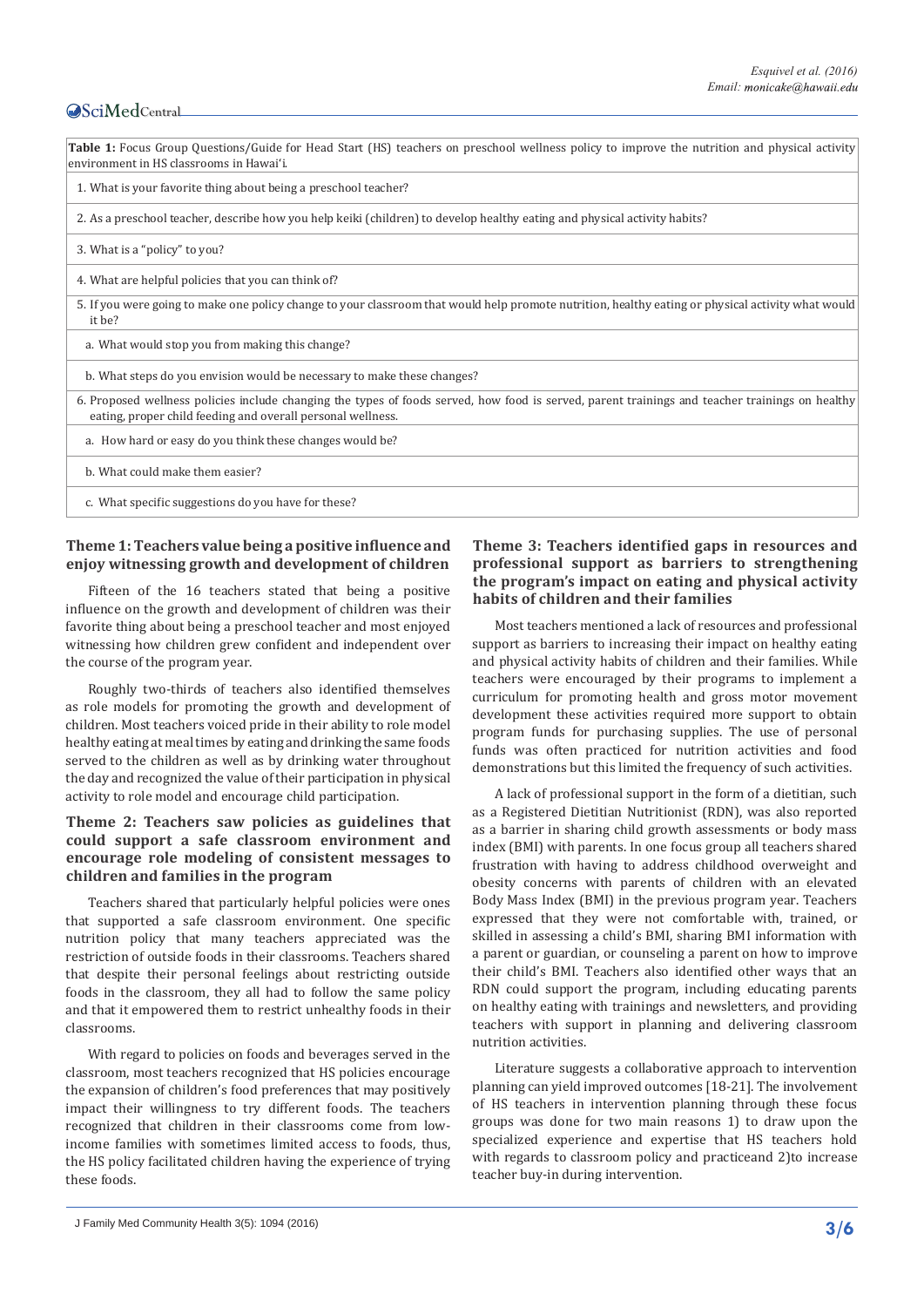Data from these focus groups demonstrated that teachers place a high value on how they can role model healthy eating and PA habits to children and families. Previous qualitative studies have shown similar results, where HS teachers feel empowered to mold the eating habits of children and be responsible for promoting healthy eating for young children [21,24]. The findings from these focus groups underscore the motivation and the joy that teachers feel for facilitating the development of healthy eating habits, as well as their recognition of the benefits of policies in supporting their role in this process. Further, teacher role modeling has demonstrated an effect on child dietary intake [25]. Together the themes from this study support the inclusion of preschool teachers in policy level intervention planning, as an opportunity for empowerment, ownership and possibly facilitating greater compliance with policy changes.

HS teachers voiced the need for support from a nutrition professional, such as an RDN, for addressing healthy eating, weight and nutrition. This is in-line with the Academy of Nutrition and Dietetics' position on the role of RDNs in health promotion, where RDNs are recognized as leaders in providing preventive health services in community nutrition [26]. In another qualitative study on the barriers and supports to implementing changes in nutrition practices, child care directors found that training and technical assistance from an RDN was invaluable in improving these practies in their centers [25]. In other areas of CCC policy and practices, research on health and safety in centers has found that CCCs with access to health consultations, up to 20 visits per center per year, had improved compliance with health and safety policies and practices [28]. Together the previous and the current findings support the benefit and necessity of subject matter professionals to support implementing new policies and practices in CCCs.

HS teachers felt uncomfortable communicating BMI and nutrition-related information to parents of overweight and obese children. Implementation of employee worksite wellness initatives to address barriers related to staff perceptions about obesity have been shown to improve staff ability to serve as role models of healthy behaviors [24]. Specifically, one study showed that by improving the eating and PA habits of HS teachers there was an increased the teachers' comfort with addressing similar topics with parents of HS children [29].

Limitations from the current study include a low recruitment rate, limited generalizability to HS classrooms, and unlikely saturation of themes. While only 16 of the 60 (6 of 30 in one community and 10 of 30 in another) HS teachers participated in the focus groups, it is possible that these teachers were particularly motivated or held strong beliefs regarding policy, nutrition, and/or obesity prevention. Secondly, generalization of these findings could be limited to only HS classrooms in the participating HS agencies. Lastly, with only two focus groups it is unlikely that saturation of themes was met. Continued input should be sought for further development and assessment of policy needs. The strengths of this study do outweigh its limitations. The implications of these findings may support the inclusion of HS teachers in future policy planning for optimized implementation. This study is one of the first to qualitatively identify HS teachers' beliefs surrounding their role in obesity prevention efforts with the intention of informing a future policy intervention. The knowledge gained from this study will help to overcome barriers to implementing policies that are meant to promote healthy eating and PA that minimize the obesogenicity of the CCC environment.

# **CONCLUSION**

The findings from this qualitative study helped to form a

| Wellness Policy Implementation to Improve the Nutrition and Physical Activity (PA) Environment in HS Classrooms in Hawai'i. |                                                                                                                                                                                                                                                                                                                                                                      |                                                                                                                                                                                                     |
|-----------------------------------------------------------------------------------------------------------------------------|----------------------------------------------------------------------------------------------------------------------------------------------------------------------------------------------------------------------------------------------------------------------------------------------------------------------------------------------------------------------|-----------------------------------------------------------------------------------------------------------------------------------------------------------------------------------------------------|
| Policy Intervention Area                                                                                                    | <b>Intervention Activities</b>                                                                                                                                                                                                                                                                                                                                       | <b>Focus Group Theme</b>                                                                                                                                                                            |
| <b>Integration of Nutrition</b><br>Promotion                                                                                | Incorporate nutrition and PA promotion at regular monthly HS<br>meetings<br>Examples:<br>1) Provide nutrition & PA related materials for classroom activities,<br>family newsletters, & employee wellness activities<br>2) Provide HS staff and teachers with trainings on nutrition &<br>health topics                                                              | Theme 1: Supports teachers' ability to be<br>positive influence on child<br>Theme 2: Support teacher role modeling<br>Theme 3: Provide classroom resources                                          |
| <b>Employee Wellness</b>                                                                                                    | Deliver employee wellness activities that coincide with HS<br>classroom nutrition & PA activities at monthly meetings                                                                                                                                                                                                                                                | Theme 1: Supports teachers' ability to be<br>positive influence on child<br>Theme 2: Support teacher role modeling                                                                                  |
| Foods and Beverages Served                                                                                                  | Create nutrition standards above Child and Adult Care Food<br>Program(CACFP) to improve the dietary quality of foods and<br>beverages served<br>Examples:<br>1) Limit the frequency of offering 100% fruit juice to increase<br>availability of fruit<br>2) Limit high energy, low nutrient menu items, such as fried noodles beverages as children.<br>and potatoes | Theme 1: Supports program's positive<br>influence on child by offering fruit and other<br>nutreint dense foods.<br>Theme 2: Support teacher role modeling<br>as teachers consume the same foods and |
| <b>Community Partnerships</b>                                                                                               | Actively pursue partnerships to ensure sustainability of monthly<br>activities<br>Examples:<br>1) Local farmers for vegetables for employee taste testing<br>2) Local health centers/professionals to provide information about<br>PA<br>3) Meal vendors provide nutrition training and education                                                                    | Theme 3: Addressing gaps in resources to<br>nutrition and health promotion                                                                                                                          |

**Table 2:** Potential Policy Intervention Areas as Related to the Three Focus Group Themes Identified from Engaging Head Start (HS) Teachers on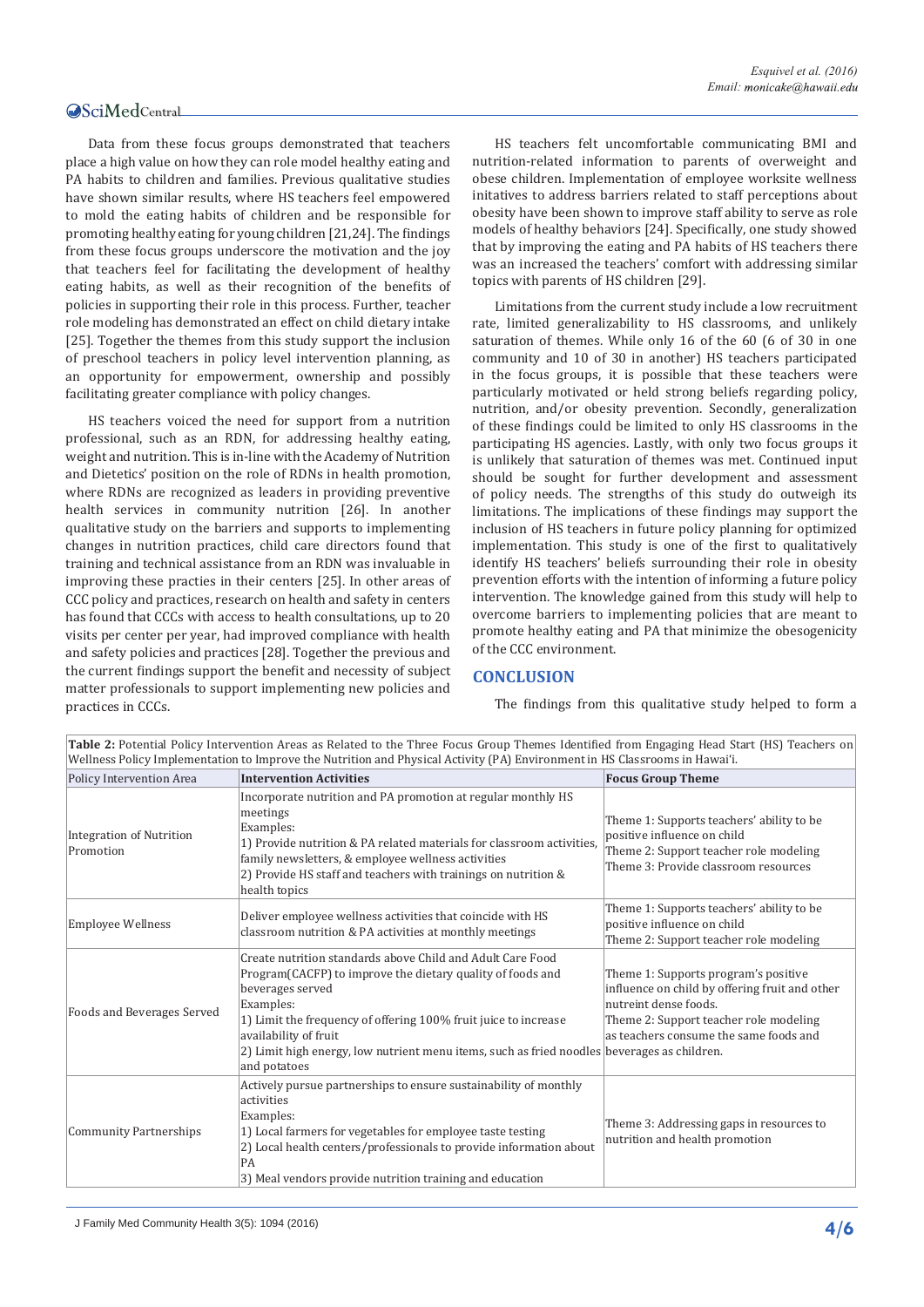# **OSciMedCentral**

HS policy intervention study that aimed at reducing childhood obesity [30]. The intervention included integration of nutrition promotion, employee wellness, foods and beverages served, and community partnerships to develop an intervention.Implications from these focus group findings are listed below as they relate to future intervention development and policy changes. Table (2) outlines the policy intervention areas as they relate to the three focus group themes that emerged.

The implemented study built upon these focus group findings and targeted HS teachers as the facilitators of positive change in the CCC settings. Teachers' desire to be positive role models was leveraged through employee wellness activities that mirrored classroom activities related to promoting fruit and vegetable intake and PA [30]. The policy implementation intervention was significantly more successful at promoting PA in classrooms where teachers were also making positive changes to their own PA levles [31]. The collaborative approach to intervention planning and implementation which began with this qualitative study, led to a successful policy intervention. These findings demonstrate the key role that HS teachers play in obesity prevention in classroom settings and support their inclusion in informing policy change and facilitating policy compliance.

### **ACKNOWLEDGEMENTS**

This project is supported by the Agriculture and Food Research Initiative Grant no. 2011-68001-30335 from the USDA National Institute of Food and Agricultural Science Enhancement Coordinated Agricultural Program, the staff of the Children's Healthy Living Program, Honolulu Community Action Program and Parents and Children Together Head Start.

#### **REFERENCES**

- 1. [Ogden CL, Carroll MD, Kit BK, Flegal KM. Prevalence of obesity and](https://www.ncbi.nlm.nih.gov/pubmed/22253364)  [trends in body mass index among US children and adolescents, 1999-](https://www.ncbi.nlm.nih.gov/pubmed/22253364) [2010. JAMA. 2012; 307: 483-90.](https://www.ncbi.nlm.nih.gov/pubmed/22253364)
- 2. [Federal Interagency Form on Child and Family Statistics. America's](http://www.childstats.gov/pdf/ac2015/ac_15.pdf)  [Children: Key National Indicators of Well-Being 2013. US Government](http://www.childstats.gov/pdf/ac2015/ac_15.pdf)  [Printing Office. Washington, DC. 2010.](http://www.childstats.gov/pdf/ac2015/ac_15.pdf)
- 3. [Administration for Children and Families: About Head Start. 2014.](http://www.acf.hhs.gov/ohs/about/head-start)
- 4. [Code of Federal Regulations \(CFR\) 45 Head Start, Part 1304 Head Start](https://www.law.cornell.edu/cfr/text/45/part-1304)  [Program Performance Standards, Section 1304.23 Child Nutrition. 98-](https://www.law.cornell.edu/cfr/text/45/part-1304) [115.](https://www.law.cornell.edu/cfr/text/45/part-1304)
- 5. [Huang TT, Drewnoski A, Kumanyika S, Glass TA. A systems-oriented](https://www.ncbi.nlm.nih.gov/pubmed/19527584)  [multilevel framework for addressing obesity in the 21st century. Prev](https://www.ncbi.nlm.nih.gov/pubmed/19527584)  [Chronic Dis. 2009; 6: A82.](https://www.ncbi.nlm.nih.gov/pubmed/19527584)
- 6. [Institue of Medicine. Early childhood obesity prevention policies.](https://www.nationalacademies.org/hmd/Reports/2011/Early-Childhood-Obesity-Prevention-Policies.aspx)  [Institute of Medicine: Washington, DC. 2011.](https://www.nationalacademies.org/hmd/Reports/2011/Early-Childhood-Obesity-Prevention-Policies.aspx)
- 7. [Briley ME, RObers-Gray C. Position of the American Dietetic](https://www.ncbi.nlm.nih.gov/pubmed/15942553)  [Association: Benchmarks for nutrition programs in child care settings.](https://www.ncbi.nlm.nih.gov/pubmed/15942553)  [J Am Diet Assoc. 2005; 105: 979.](https://www.ncbi.nlm.nih.gov/pubmed/15942553)
- 8. [Larson N, Ward DS, Neelon SB,Story M. What role can child-care](https://www.ncbi.nlm.nih.gov/pubmed/21872698)  [settings play in obesity prevention? A review of the evidence and call](https://www.ncbi.nlm.nih.gov/pubmed/21872698)  [for research efforts. J Acad Nutr Diet. 2011; 111: 1343-1362.](https://www.ncbi.nlm.nih.gov/pubmed/21872698)
- 9. [Benjamin SE, Cradock A, Walker EM, Slining M, Gillman MW. Obesity](https://www.ncbi.nlm.nih.gov/pubmed/18513424)  [prevention in child care: a review of U.S. state regulations. BMC Public](https://www.ncbi.nlm.nih.gov/pubmed/18513424)  [Health. 2008; 8: 188.](https://www.ncbi.nlm.nih.gov/pubmed/18513424)
- 10.[Sigman-Grant M, Christiansen E, Fernandez G, Fletcher J, Johnson SL,](https://www.ncbi.nlm.nih.gov/pubmed/21843416)

J Family Med Community Health 3(5): 1094 (2016) **5/6**

[Branen L, et al. Child care provider training and a supportive feeding](https://www.ncbi.nlm.nih.gov/pubmed/21843416)  [environment in child care settings in 4 states, 2003. Prev Chronic Dis.](https://www.ncbi.nlm.nih.gov/pubmed/21843416)  [2011; 8: A113.](https://www.ncbi.nlm.nih.gov/pubmed/21843416)

- 11.[Lyn R, Maalouf J, Evers S, Davis J, Griffin M. Nutrition and physical](https://www.ncbi.nlm.nih.gov/pmc/articles/PMC3670649/)  [activity in child care centers: the impact of a wellness policy initiative](https://www.ncbi.nlm.nih.gov/pmc/articles/PMC3670649/)  [on environment and policy assessment and observation outcomes.](https://www.ncbi.nlm.nih.gov/pmc/articles/PMC3670649/)  [Prev Chronic Dis. 2013; 10: E83.](https://www.ncbi.nlm.nih.gov/pmc/articles/PMC3670649/)
- 12.[Middleton AE, Henderson KE, Schwartz MB. From policy to practice:](https://www.ncbi.nlm.nih.gov/pubmed/23472930)  [implementation of water policies in child care centers in Connecticut.](https://www.ncbi.nlm.nih.gov/pubmed/23472930)  [J Nutr Educ Behav. 2013; 45: 119-125.](https://www.ncbi.nlm.nih.gov/pubmed/23472930)
- 13.[Copeland KA, Kendeigh CA, Saelens BE, Kalkwarf HJ, Sherman SN.](http://her.oxfordjournals.org/content/early/2011/07/29/her.cyr038)  [Physical activity in child-care centers: do teachers hold the key to the](http://her.oxfordjournals.org/content/early/2011/07/29/her.cyr038)  [playground? Health Educ Res. 2012; 27: 81-100.](http://her.oxfordjournals.org/content/early/2011/07/29/her.cyr038)
- 14.[Hughes CC, Gooze RA, Finkelstein DM, Whitaker RC. Barriers to obesity](https://www.ncbi.nlm.nih.gov/pubmed/20194987)  [prevention in Head Start. Health Aff. 2010; 29: 454-462.](https://www.ncbi.nlm.nih.gov/pubmed/20194987)
- 15.[Hughes SO, Patrick H, Power TG, Fisher JO, Anderson CB,Nicklas](https://www.ncbi.nlm.nih.gov/pubmed/17435460)  [TA. The impact of child care providers' feeding on children's food](https://www.ncbi.nlm.nih.gov/pubmed/17435460)  [consumption. J Dev Behav Pediatr. 2007; 28: 100-107](https://www.ncbi.nlm.nih.gov/pubmed/17435460).
- 16.[Lanigan JD. The relationship between practices and child care](https://www.ncbi.nlm.nih.gov/pubmed/22559927)  [providers' beliefs related to child feeding and obesity prevention. J](https://www.ncbi.nlm.nih.gov/pubmed/22559927)  [Nutr Educ Behav. 2012; 44: 521-529.](https://www.ncbi.nlm.nih.gov/pubmed/22559927)
- 17.[Alkon A, Crowley AA, Neelon SE, Hill S, PanY, Nguyen V, et al. Nutrition](http://bmcpublichealth.biomedcentral.com/articles/10.1186/1471-2458-14-215)  [and physical activity randomized control trial in child care centers](http://bmcpublichealth.biomedcentral.com/articles/10.1186/1471-2458-14-215)  [improves knowledge, policies, and children's body mass index. BMC](http://bmcpublichealth.biomedcentral.com/articles/10.1186/1471-2458-14-215)  [Public Health. 2014; 14: 215.](http://bmcpublichealth.biomedcentral.com/articles/10.1186/1471-2458-14-215)
- 18.[Davison KK, Jurkowski JM, Li K, Kranz S, Lawson HA. A childhood](https://www.ncbi.nlm.nih.gov/pubmed/23289970)  [obesity intervention developed by families for families: results from](https://www.ncbi.nlm.nih.gov/pubmed/23289970)  [a pilot study. Int J Behav Nutr Phys Acy. 2013; 10: 3.](https://www.ncbi.nlm.nih.gov/pubmed/23289970)
- 19.[Ward DS, Benjamin SE, Ammerman AS, Ball SC, Neelon BH, Bangdiwala](https://www.ncbi.nlm.nih.gov/pubmed/18701236)  [SI. Nutrition and physical activity in child care: results from an](https://www.ncbi.nlm.nih.gov/pubmed/18701236)  [environmental intervention. Am J Prev Med. 2008; 35: 352-356.](https://www.ncbi.nlm.nih.gov/pubmed/18701236)
- 20.[Henson RK.The effects of participation in teacher researcher on](http://www.sciencedirect.com/science/article/pii/S0742051X01000336)  [teacher efficacy. Teach Teach Educ. 2001;17: 819-836.](http://www.sciencedirect.com/science/article/pii/S0742051X01000336)
- 21.[Kenney EL, Henderson KE, Humphries D, Schwartz MB. Practice-based](https://www.deepdyve.com/lp/mary-ann-liebert/practice-based-research-to-engage-teachers-and-improve-nutrition-in-35guOCZz1R)  [research to engage teachers and improve nutrition in the preschool](https://www.deepdyve.com/lp/mary-ann-liebert/practice-based-research-to-engage-teachers-and-improve-nutrition-in-35guOCZz1R)  [setting. Child Obes. 2011; 7: 475-479.](https://www.deepdyve.com/lp/mary-ann-liebert/practice-based-research-to-engage-teachers-and-improve-nutrition-in-35guOCZz1R)
- 22.[Wilken LR, Novotny R, Fialkowski MK, Boushey CJ, Nigg C, Paulino Y, et](https://www.ncbi.nlm.nih.gov/pubmed/24107083)  [al. Children's Healthy Living \(CHL\) Program for remote underserved](https://www.ncbi.nlm.nih.gov/pubmed/24107083)  [minority populations in the Pacific region: rationale and design of a](https://www.ncbi.nlm.nih.gov/pubmed/24107083)  [community randomized trial to prevent early childhood obesity. BMC](https://www.ncbi.nlm.nih.gov/pubmed/24107083)  [Public Health. 2013; 13: 944.](https://www.ncbi.nlm.nih.gov/pubmed/24107083)
- 23.[Krueger RA, Casey MA. Focus Group 3rd Edition A Practical Guide for](https://www.amazon.com/Focus-Groups-Practical-Applied-Research/dp/1412969476)  [Applied Research. ed CDLE, editor. Thousand Oaks: Sage Publications,](https://www.amazon.com/Focus-Groups-Practical-Applied-Research/dp/1412969476)  [Inc. 2000.](https://www.amazon.com/Focus-Groups-Practical-Applied-Research/dp/1412969476)
- 24.[Lumeng JC, Kaplan-Sanoff M, Shuman S, Kannan S. Head Start teachers'](https://www.ncbi.nlm.nih.gov/pubmed/18565464)  [perceptions of children's eating behavior and weight status in the](https://www.ncbi.nlm.nih.gov/pubmed/18565464)  [context of food scarcity. J Nutr Educ Behav. 2008; 40: 237-243.](https://www.ncbi.nlm.nih.gov/pubmed/18565464)
- 25.[Hendy HM,Raudenbush B. Effectiveness of teacher modeling to](https://www.ncbi.nlm.nih.gov/pubmed/10744893)  [encourage food acceptance in preschool children. Appetite. 2000; 34:](https://www.ncbi.nlm.nih.gov/pubmed/10744893)  [61-76.](https://www.ncbi.nlm.nih.gov/pubmed/10744893)
- 26.[Stitzel KF. Position of the American Dietetic Association: the roles](https://www.ncbi.nlm.nih.gov/pubmed/17094215)  [of registered dietitians and dietetic technicians, registered in health](https://www.ncbi.nlm.nih.gov/pubmed/17094215)  [promotion and disease prevention. J Acad Nutr Diet. 2006; 106: 1875-](https://www.ncbi.nlm.nih.gov/pubmed/17094215) [1884.](https://www.ncbi.nlm.nih.gov/pubmed/17094215)
- 27.[LynR, Evers S, Davis J, Maalouf J, Griffin M. Barriers and supports to](https://www.ncbi.nlm.nih.gov/pubmed/24406269)  [implementing a nutrition and physical activity intervention in child](https://www.ncbi.nlm.nih.gov/pubmed/24406269)  [care: directors' perspectives. J Nutr Educ Behav. 2014; 46: 171-180.](https://www.ncbi.nlm.nih.gov/pubmed/24406269)